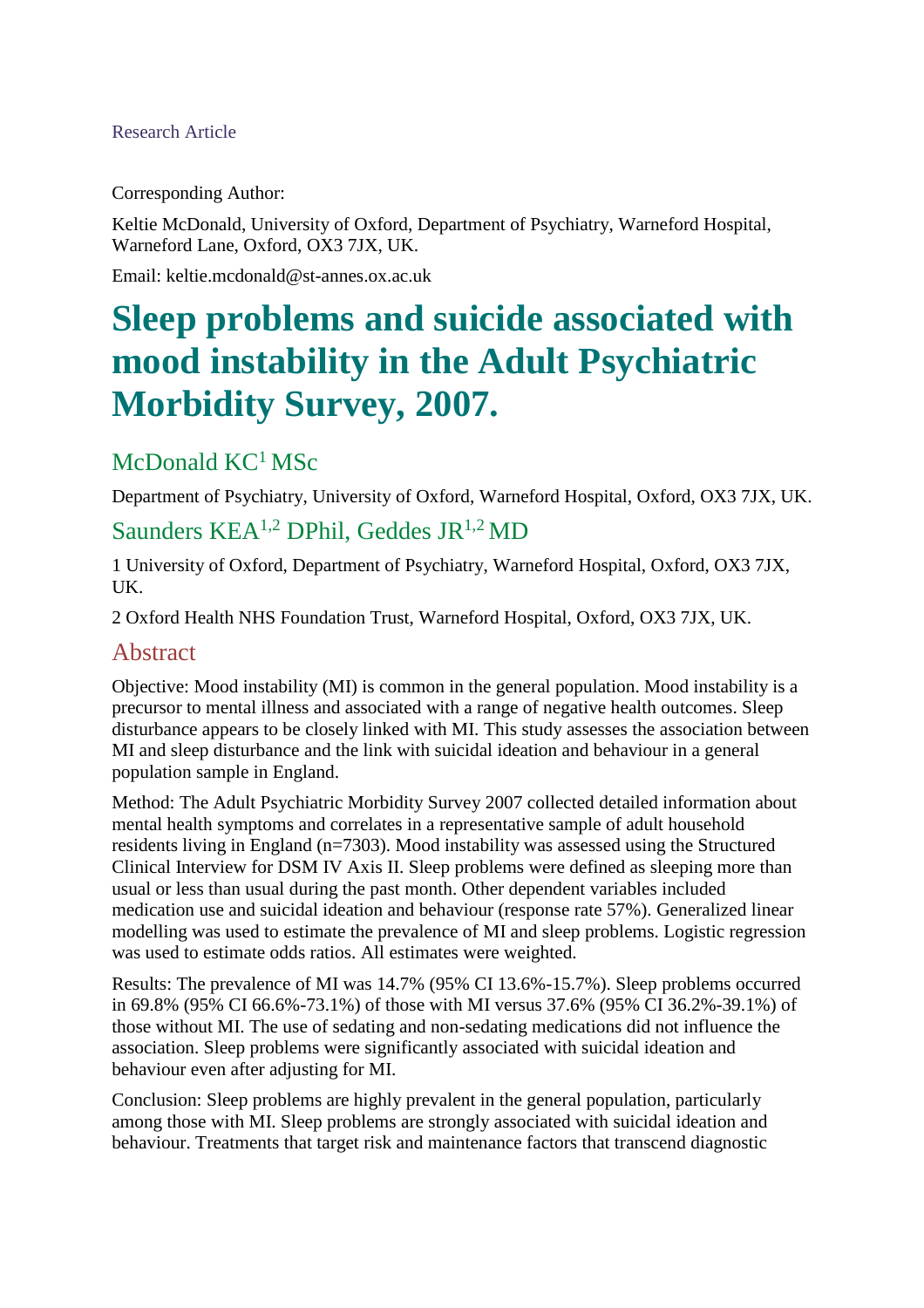boundaries, such as therapies that target sleep disturbance, may be particularly valuable for preventing and addressing complications related to MI such as suicide.

#### Keywords

Mood instability, cross-sectional studies, psychiatric illness, sleep problems, suicidality

## **Introduction**

Mood instability (MI) is a poorly understood, but common mental health problem in the general population (Marwaha et al., 2013b). MI is a risk factor for suicidal behavior in the general population (Marwaha et al., 2013a). It has been linked with a number of psychiatric conditions such as mood, personality, and anxiety disorders (Patel et al., 2015; Marwaha et al., 2014). Although commonly a symptom of psychiatric disorders, it can occur independent of and may be a precursor to mental illness. Given the significance of MI in psychopathology, it is important to understand its nature and correlates

Sleep may play a key role in affective regulation. Mood changes are often preceded by and co-occurring with sleep disturbance (Bauer et al., 2008) and poor sleep may contribute to or worsen MI (Bowen et al., 2013). In bipolar disorder, sleep disturbance has been identified as the most robust prodrome of mania (Jackson et al., 2003) and has been associated with more severe course of illness including recurrence of major mood episodes, history of psychosis, and number of suicide attempts (Sylvia et al., 2012). In unipolar depression, sleep appears to be a mediator of the association between MI and depression (Marwaha et al., 2015). It is unclear to what extent this association is limited to diagnosed psychiatric disorder or whether it is a more pervasive pattern observed in the population more generally.

A major advantage of population surveys is that they are capable of capturing a representative sample of the population. Clinical investigations and administrative data represent only individuals who have been in contact with health services and therefore miss a large portion of the population. Studying MI in this type of survey allows a unique opportunity to examine individuals who may have subsyndromal mood symptoms or who are at risk for future clinical illness and to identify potential transdiagnostic processes.

The aim of this study was to examine the association between sleep problems and MI and the link with suicidal ideation and behaviour in a general population sample. We hypothesized that (a) sleep problems are positively associated with MI (b) individuals with MI who are using psychotropic medications who have MI are less likely to have sleep problems than individuals with MI not taking psychotropic medication; and (c) sleep problems are positively associated with suicidal behaviour, particularly in those with MI. To our knowledge, this is the first study to examine MI and sleep disturbance in a general population sample.

### Method

### Adult Psychiatric Morbidity Survey 2007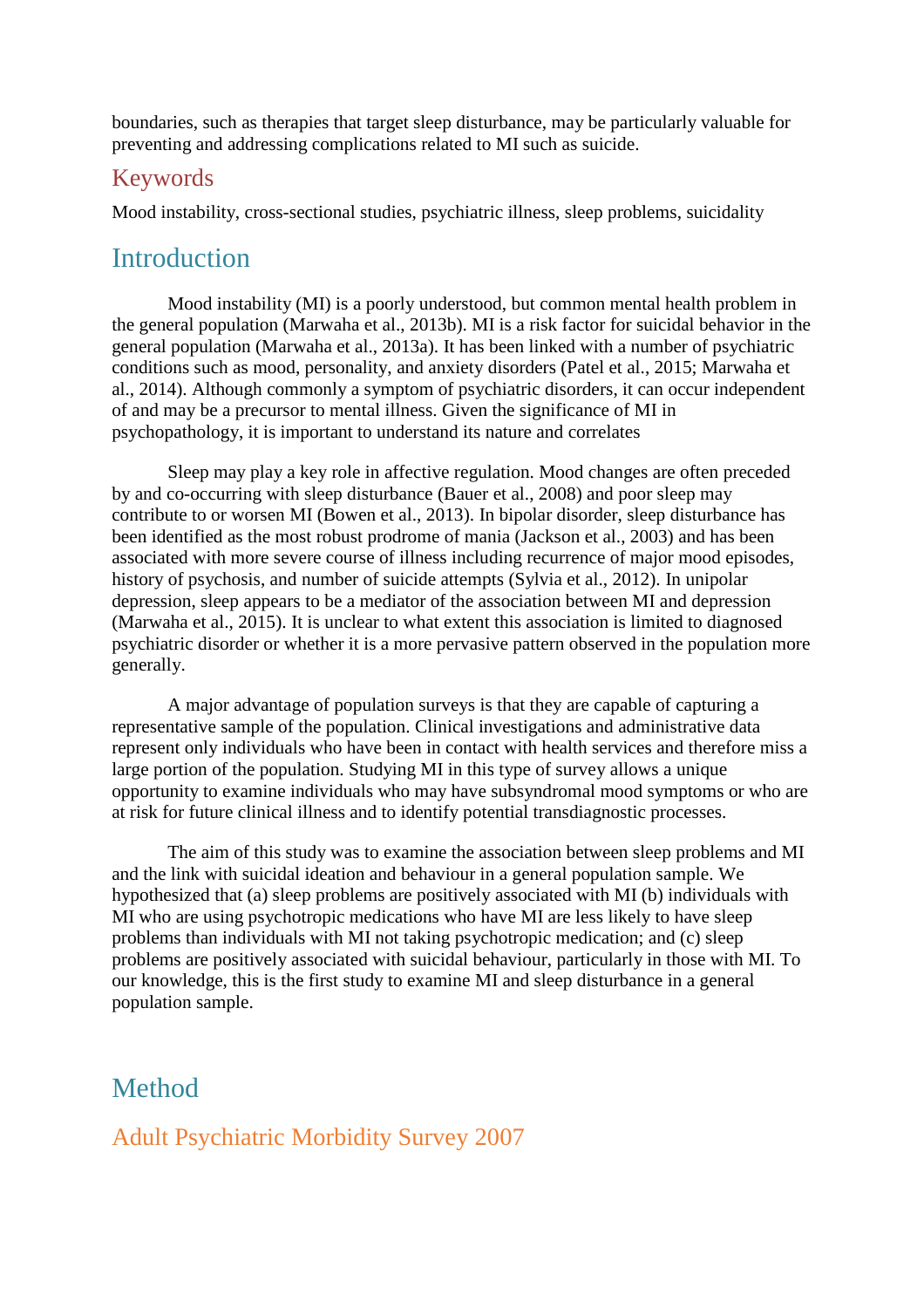Data were from phase one of the Adult Psychiatric Morbidity Survey 2007 (APMS 2007), a cross-sectional survey of sociodemographic features, mental health, and morbidity and correlates in adults age 16 and older living in private households in England. Data were collected via multi-stage stratified random sampling between October 2006 and December 2007. Interviews were completed in person by trained lay interviewers. Details of the survey have been published elsewhere (National Centre for Social Research, 2011; Bebbington et al., 2009). The overall response rate for phase one of the survey was 57%, for a final sample size of 7403 respondents. Data are available from the UK Data Archive; further information is available online (http://www.hscic.gov.uk/pubs/psychiatricmorbidity07). The Royal Free Hospital and Medical School Research Ethics Committee provided ethical approval for APMS 2007.

#### **Measures**

MI was measured using a single item from the borderline module of the Structured Clinical Interview for DSM IV-II (SCID-II): "Do you often have a lot of sudden mood changes?" (First et al., 1997). This item was answered by all respondents.

Self-reported sleep problems included (a) sleeping less than usual, "In the past month, have you been having problems with trying to get to sleep or with getting back to sleep if you woke up or were woken up?"; and (b) sleeping more than usual, "Has sleeping more than you usually been a problem for you in the past month?". For the purpose of this study, any sleep problem includes all respondents who experienced sleeping more than usual or sleeping less than usual.

Income represents equivalised annual household income (total household income divided by a score computed based on the number, age, and relationships of household members). Body mass index (BMI) was calculated from self-reported height and weight of the respondent. Prescribed medications were self-reported and verified by the interviewer by examining the medication packages, and included commonly prescribed medications (antipsychotics, antidepressants, sedative-hypnotics, and lithium) for psychiatric symptoms. We then grouped medications by those with high risk of sedation (sedating) and medications with low risk of sedating effects (non-sedating). The Alcohol Use Disorders Identification Test (AUDIT) is a 10-item screening test designed to assess patterns of alcohol consumption. Higher scores indicate more hazardous drinking patterns (Saunders et al., 1993). Alcohol and substance dependence were measured using questions based on the diagnostic interview schedule (DIS; Compton and Cottler, 2004).

#### Statistical Analysis

Demographic features were described as frequencies and percents. Prevalence of mood instability and sleep problems were estimated using generalized linear modeling of the binomial family with a log link function. To examine if having any sleep problem was associated with MI independently or if it was influenced by psychiatric disorder, we calculated the odds ratio (OR) of any sleep problem in those with MI and psychiatric condition, with MI and no psychiatric condition, and psychiatric condition without MI against the reference group without MI or a psychiatric condition. Using the same reference group allows direct comparison of the relative influence of MI and psychiatric diagnosis on the association with sleep problems. We also explored the influence of taking psychotropic medications on the association between sleep problems and MI. We compared models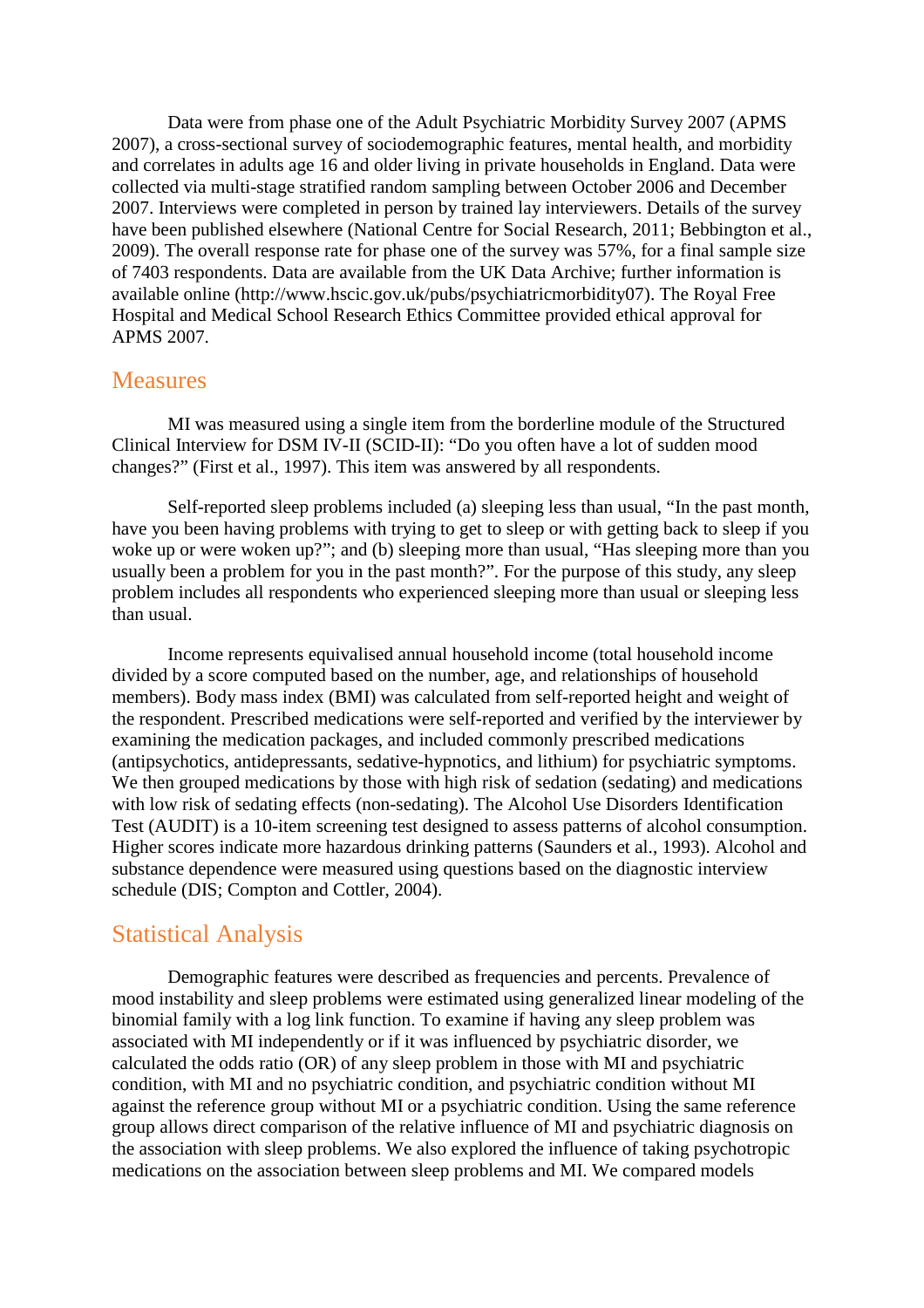including any medication, sedating medications, and non-sedating medications to crude models. Finally, we explored the association between sleep problems and suicide in those with and without any sleep problem. ORs were calculated using logistic regression. Analyses were assessed for age and sex interactions and confounding, including the possible influence of quadratic age trends. Potential modifiers of the association were determined using Wald tests. The presence of a potential confounder was assessed by comparing the adjusted and crude estimates, if the two estimates were meaningfully different, the variable was considered a confounder. All statistical tests used a 5% significance level.

Since a multi-phase stratified sampling design was used, all analyses were weighted using the *svy* commands (using Taylor linearized variance and scaled variance for singleton strata) in order to produce corrected variance estimates and results that are more representative of the target population. Analyses were carried out in Stata version 11 (StataCorp, 2009).

### Results

The weighted sample size was 7393. All sample sizes and statistics presented in this paper are weighted and sample sizes are rounded to the nearest whole number. Proportions of missing data for each major subgroup (MI, professionally diagnosed psychiatric condition, any sleep problem) were less than 1%.

Demographic features and selected covariates of sleep problems in the subsamples are shown in table 1. Those who were female, single, employed part-time, and those with a lower income more frequently reported MI. MI was also very common among those with alcohol or substance use problems.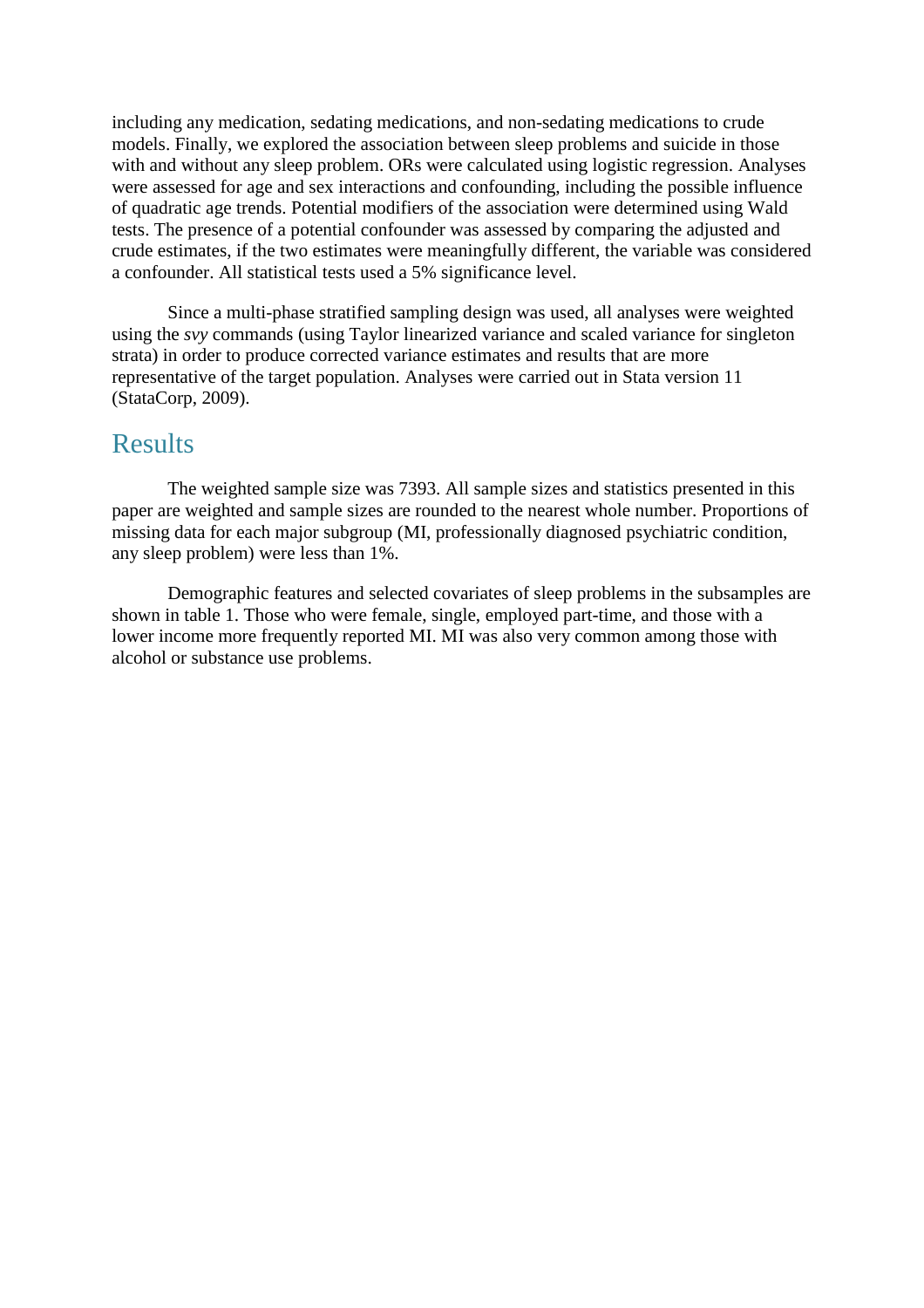|                                | Mood Instability |      |                | <b>Sleep Problems</b> |  |
|--------------------------------|------------------|------|----------------|-----------------------|--|
|                                | $\mathbf{n}^1$   | $\%$ | n <sup>1</sup> | $\%$                  |  |
| Age (years)                    |                  |      |                |                       |  |
| 16-34                          | 504              | 22.5 | 906            | 39.9                  |  |
| 35-54                          | 393              | 15.1 | 1084           | 41.3                  |  |
| $55+$                          | 176              | 7.1  | 1142           | 45.6                  |  |
| <b>Sex</b>                     |                  |      |                |                       |  |
| Male                           | 409              | 11.5 | 1256           | 35.0                  |  |
| Female                         | 664              | 17.6 | 1875           | 49.3                  |  |
| Ethnicity                      |                  |      |                |                       |  |
| White                          | 958              | 14.5 | 2798           | 42.2                  |  |
| <b>Black</b>                   | 33               | 14.9 | 95             | 42.4                  |  |
| South Asian                    | 42               | 15.7 | 111            | 39.0                  |  |
| Other                          | 34               | 16.1 | 102            | 47.6                  |  |
| <b>Marital Status</b>          |                  |      |                |                       |  |
| Single                         | 387              | 23.2 | 700            | 41.7                  |  |
| Widowed/Divorced/<br>Separated | 136              | 12.9 | 529            | 49.6                  |  |
| Married/Cohabitating           | 551              | 12.0 | 1903           | 40.9                  |  |
| Employment                     |                  |      |                |                       |  |
| Full-time                      | 411              | 14.9 | 1564           | 42.0                  |  |
| Part-time                      | 198              | 18.0 | 638            | 34.9                  |  |
| Not employed                   | 459              | 13.2 | 1564           | 49.8                  |  |
| Income <sup>2</sup>            |                  |      |                |                       |  |
| $<$ £10,575                    | 240              | 22.2 | 570            | 52.4                  |  |
| $\geq$ £10,575 - < £16,195     | 130              | 13.1 | 455            | 45.7                  |  |

Table 1. Frequencies and percents of those with mood instability (n=1073) and sleep problems (n=3299) reporting levels of selected demographic features and possible covariates.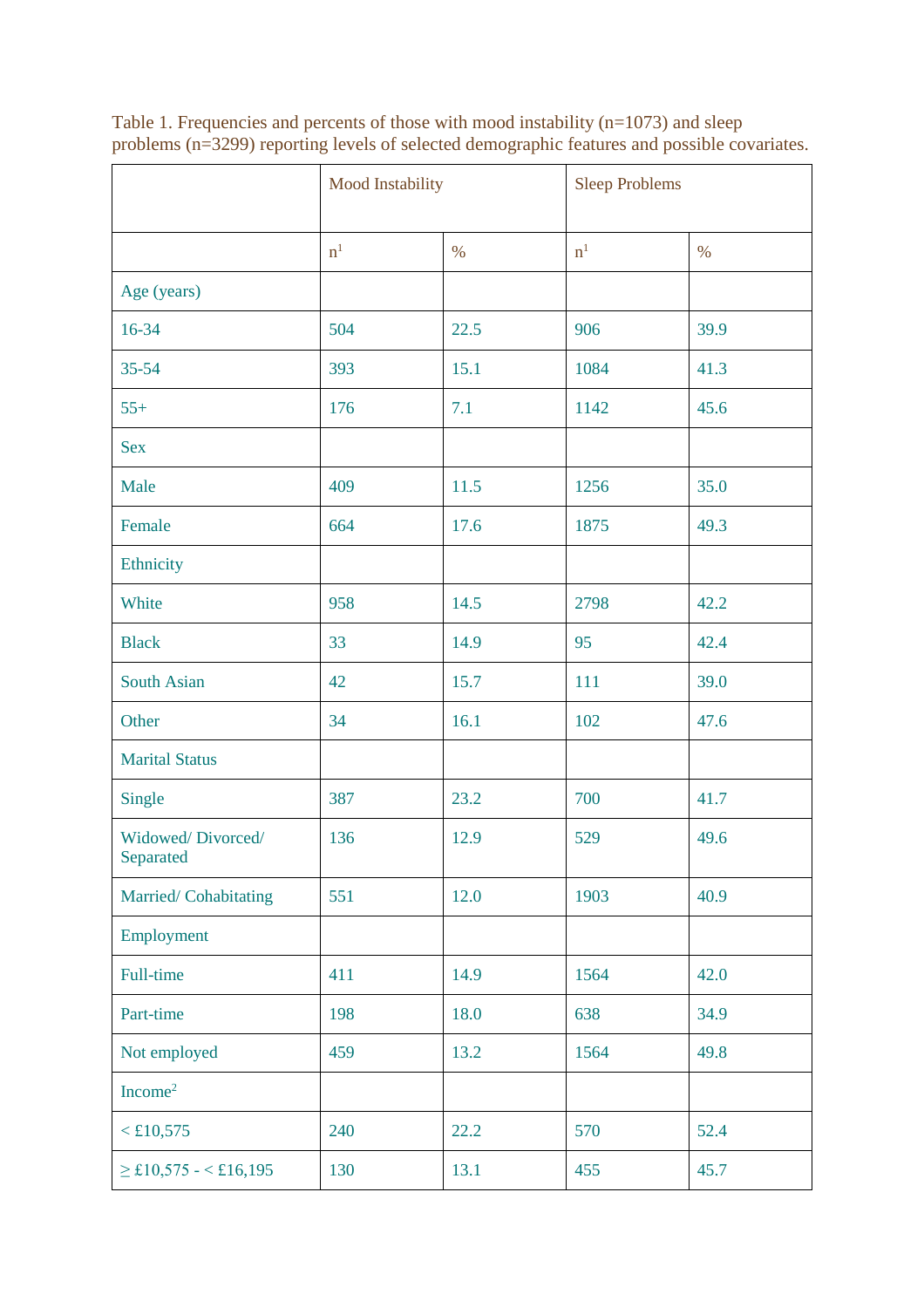| $\geq$ £16,195 - < £24,700     | 152 | 13.3 | 487            | 42.4 |
|--------------------------------|-----|------|----------------|------|
| $\geq$ £24,700 - < £40,384     | 126 | 10.9 | 419            | 36.2 |
| $\geq$ £40,384                 | 135 | 10.9 | 478            | 38.3 |
| Body mass index                |     |      |                |      |
| $<$ 18.5 kg/m2                 | 46  | 26.8 | 88             | 50.7 |
| 18.5 to <25 kg/m2              | 461 | 14.6 | 1322           | 41.4 |
| 25 to <30 kg/m2                | 287 | 12.0 | 985            | 40.6 |
| $\geq$ 30 kg/m2                | 207 | 16.8 | 570            | 45.9 |
| Psychotropic medications       |     |      |                |      |
| Any medication                 | 179 | 41.2 | 318            | 72.3 |
| Antipsychotic                  | 25  | 54.6 | 32             | 67.9 |
| Antidepressant                 | 146 | 42.2 | 253            | 72.9 |
| Sedative-hypnotic              | 39  | 42.7 | 71             | 76.3 |
| Lithium                        | 6   | 41.6 | $\overline{7}$ | 64.9 |
| Audit                          |     |      |                |      |
| $0 - 7$                        | 712 | 12.8 | 2345           | 41.9 |
| $8 - 15$                       | 260 | 17.3 | 641            | 42.6 |
| 16-40                          | 102 | 37.1 | 135            | 51.4 |
| Alcohol dependence, % yes      | 167 | 38.7 | 247            | 56.9 |
| Substance dependence, %<br>yes | 108 | 42.8 | 142            | 56.3 |

1 Weighted sample size, rounded to the nearest whole number; 2Equivalised annual household income

The estimated lifetime prevalence of MI was 14.7% (95% CI 13.6%-15.7%). Estimated prevalence was significantly higher in females (17.6%, 95% CI 16.1%-19.1%) compared with males (11.5%, 95% CI 10.1%-12.9%) and decreased approximately linearly with age (by about 1% prevalence per year of age) for both sexes.

Among those with MI, approximately 69.8% (95% CI 66.6%-73.2%) reported sleeping more or sleeping less than usual, considerable higher than 37.6% (95% CI 36.2%- 39.1%) of those without MI.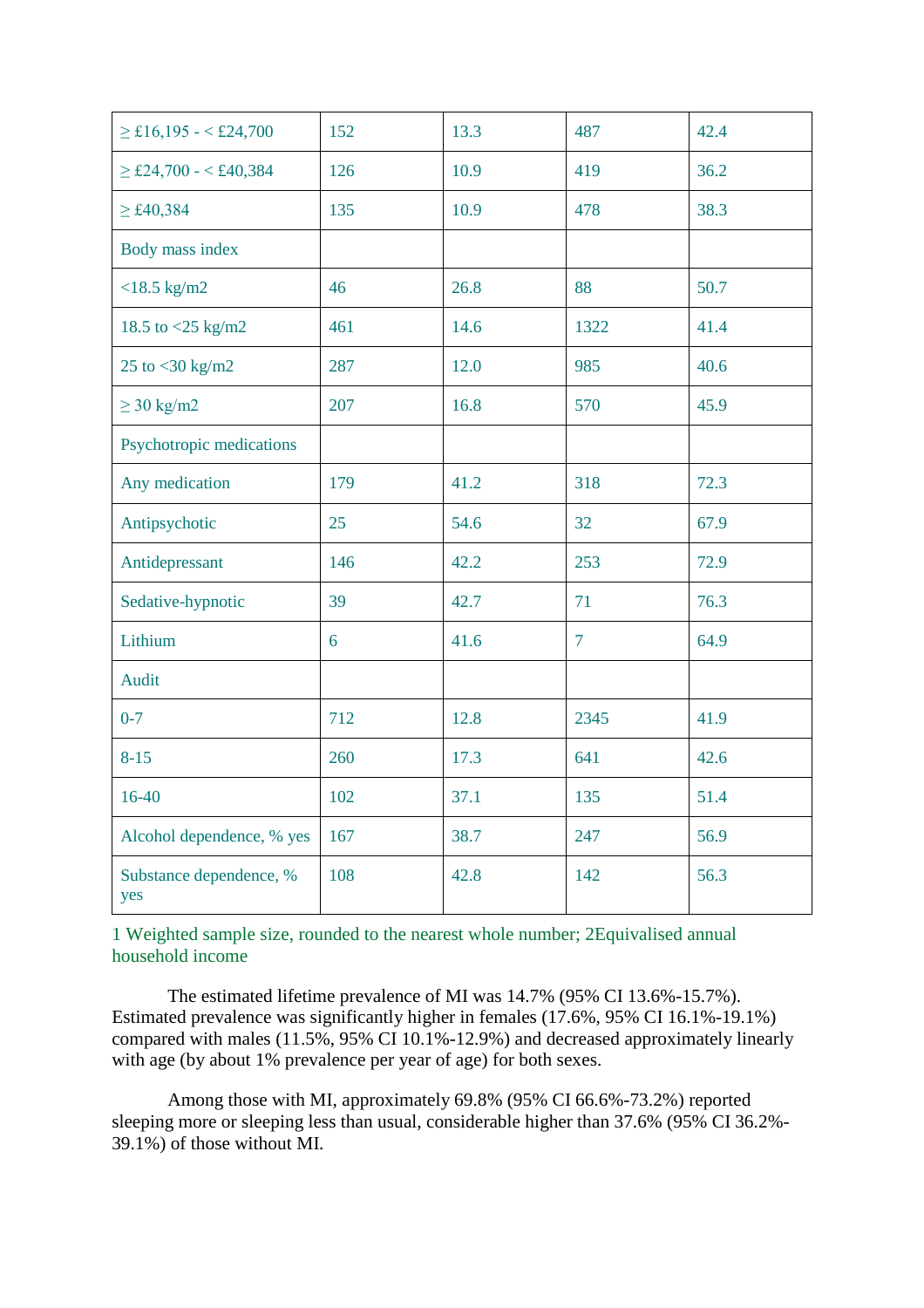The estimated odds of having any sleep problem in those with MI versus those without MI depended on gender. In males, the association between having a sleep problem and MI was modified by quadratic age. After accounting for quadratic age, there was no significant association between sleep problems and MI in males. Neither quadratic age nor linear age terms modified or confounded the relationship among females. In females, the odds of having a sleep problem were significantly higher in those with MI than in those without MI (OR=2.8, 95% CI 2.3-3.6).

Compared with the reference group (having no diagnosed psychiatric condition or MI), the OR of any sleep problem for those with both MI and a diagnosis was highest, followed by MI without a diagnosis, then a diagnosis without MI (table 2). Similar trends were observed for both genders, however, the strength of relationship in males appeared stronger at all levels. Odds ratio did not depend on age for these subgroups.

|                                | Male            |              | Female          |             |
|--------------------------------|-----------------|--------------|-----------------|-------------|
|                                | OR <sup>1</sup> | 95% CI       | OR <sup>1</sup> | 95% CI      |
| Diagnosis with $MI^2$          | 11.6            | $6.7 - 19.9$ | 3.8             | $2.8 - 5.1$ |
| No Diagnosis with $MI^2$       | 4.2             | $3.1 - 5.8$  | 2.9             | $2.2 - 3.8$ |
| Diagnosis without $MI^2$       | 2.3             | $1.7 - 3.1$  | 1.9             | $1.6 - 2.3$ |
| No diagnosis and no $MI^{2,3}$ |                 |              |                 |             |

Table 2. Estimated odds ratios of having a sleep problem comparing three mood instability and professionally diagnosed psychiatric condition groups.

1 OR = odds ratio; 2 MI = mood instability; 3 Reference group

Sleeping less than usual and sleeping more than usual were significantly associated with MI. The association between sleeping less than usual and MI was stronger in males (OR=4.2, 95% CI 3.2-5.4) than females (OR=2.6, 95% CI 2.1-3.2). The OR of sleeping more than usual was similar for both males and females (OR=4.5, 95% CI 3.1-6.6). Age did not influence the estimate of association for either sleeping more or sleeping less than usual.

We assessed the influence of taking sedating and non-sedating medicatinos on the estimated OR of having a sleep problem in those with MI versus those without. We observed no influence of taking either sedating or non-sedating medication for any of any sleep problem, sleeping more or sleeping less than usual.

The prevalence of suicide ideation in the total sample was 0.81% (95% CI 0.6%- 1.0%) during the past week, 4.3% (95% CI 3.7%-4.9%) during the past year, and 13.7% (95% CI 12.8%-14.7%) during the lifetime. The prevalence of suicide attempt was 0.7% (95% CI 0.4%-0.9%) during the past year, and 4.8% (95% CI 4.2%-5.4%) during the lifetime (there was only n=1 suicide attempt during the past week).

Estimates of the association between any sleep problem and suicidal ideation or behavior are presented in table 3. MI, age, and sex were assessed to determine if their inclusion in the model significantly changed the estimate of association using a combination of forward and backward selection. The relationship between sleep and suicidal ideation or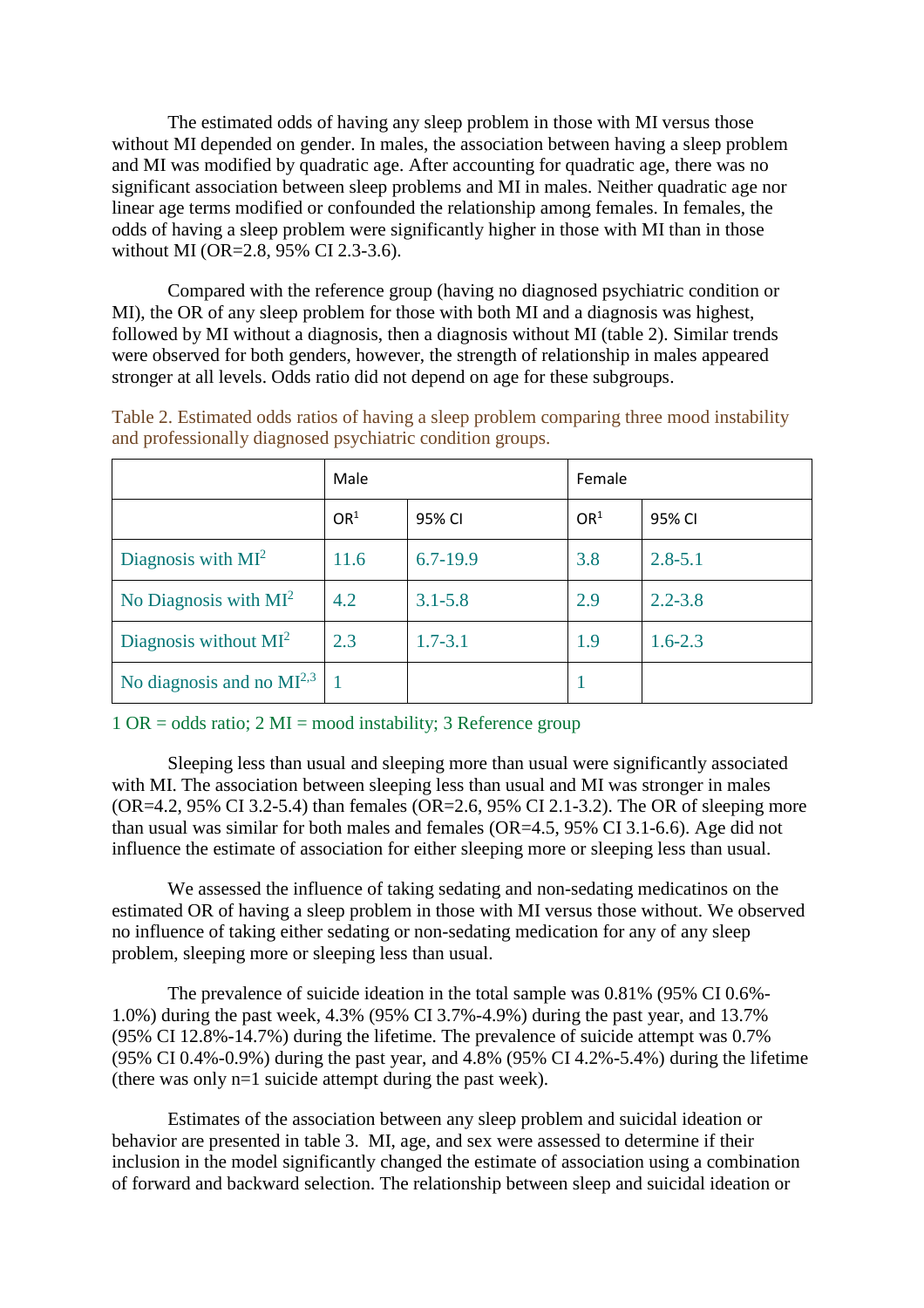behavior did not appear to be influenced by age or sex and was not modified by the presence of MI. However, adjusting for mood did appear to diminish the strength of the association. Estimates for past week suicide attempt were unavailable owing to insufficient sample size.

|                     | Unadjusted $OR1$ | $(95\% \text{ CI})$ | Adjusted OR $1-2$ | $(95\% \text{ CI})^1$ |
|---------------------|------------------|---------------------|-------------------|-----------------------|
| Suicide<br>ideation |                  |                     |                   |                       |
| Past week           | 8.0              | $3.6 - 17.8$        | 5.0               | $2.1 - 11.8$          |
| Past year           | 5.0              | $3.6 - 6.8$         | 3.1               | $2.2 - 4.3$           |
| Lifetime            | 3.1              | $2.6 - 3.7$         | 2.2               | $1.8 - 2.7$           |
| Suicide<br>attempt  |                  |                     |                   |                       |
| Past week $3$       |                  |                     |                   |                       |
| Past year           | 2.5              | $1.2 - 5.2$         | 1.1               | $0.4 - 2.6$           |
| Lifetime            | 3.2              | $2.4 - 4.3$         | 2.1               | $1.5 - 2.8$           |

Table 3. Estimated odds ratios of suicide ideation or attempt among individuals with any sleep problem versus no sleep problem.

1 OR = Odds ratio; 2 Adjusted for mood instability; 3 Estimates unavailable owing to insufficient sample sizes

# **Discussion**

The lifetime prevalence of MI in this study was approximately 14.7%. A previous study using the same data (Marwaha et al., 2014) observed a prevalence of 13.9%. This discrepancy is the result of differing methods of analysis; the prevalence estimate from the present study has been weighted, while the estimate made previously was unweighted. Weights are applied in order to account for non-response and to produce results that are more representative of the target population. Owing to the complex survey design, individuals have unequal selection probabilities and weights are applied to address potential resulting bias. Given that our analyses included weights, it is likely that our estimate is more representative of the true population prevalence of MI.

We observed that MI was significantly and positively associated with having sleep problems among females, but not males. This is an important finding because sleep problems have been associated with a range of negative health consequences including decreased quality of life (Ohayon et al., 2013), cardiovascular outcomes (Cappuccio et al., 2011), inflammation (Motivala and Irwin, 2007), diabetes (Gottlieb et al., 2005), and early mortality (Ferrie et al., 2007).

Importantly, we observed that the association with having a sleep problem appeared to be strongest when MI was present, especially if also diagnosed with a psychiatric condition. This may suggest that sleep disturbance is more strongly associated with the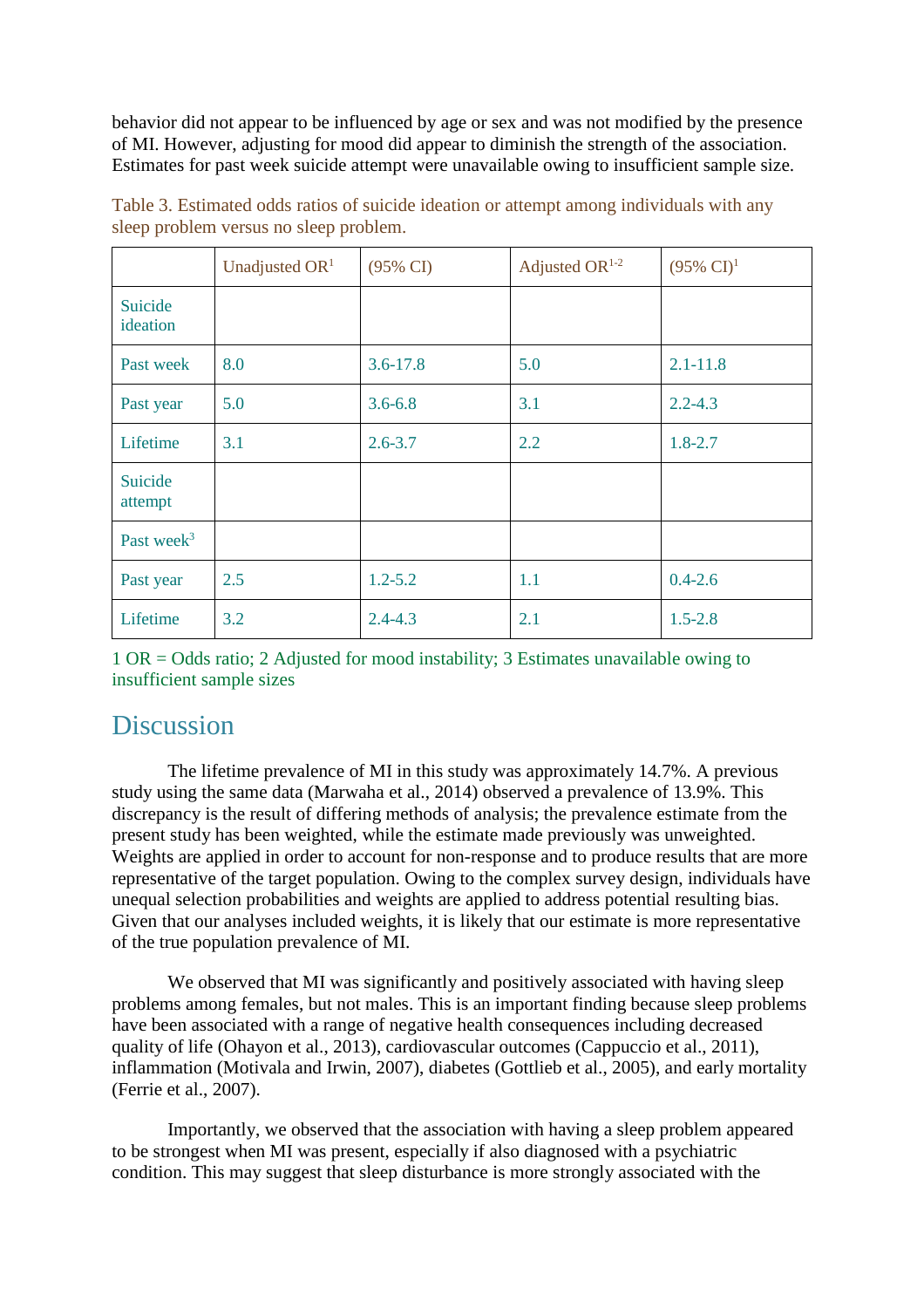presence of MI than a psychiatric condition. However, these findings are limited owing to the cross-sectional data and because the measure of psychiatric condition includes all individuals who have ever been diagnosed with a mental illness and may not have symptoms of the condition at present.

Finally, we observed that having any sleep problem was significantly and positively association with suicidal ideation and attempt for all measured time periods. This finding is consistent with prior research, which shows evidence that sleep problems such as insomnia, nightmares, and other sleep disorders increase the risk of suicidal ideation and behaviour.(Pigeon et al., 2012; Bernert et al., 2015) Adjusting for MI diminished the strength of association, particularly for past week and past year suicidal ideation; the unadjusted odds of suicidal ideation during the past week were approximately 8-fold higher in those with sleep problems versus those without, and still nearly 5-fold after adjusting for MI.

Identifying modifiable risk factors associated with the development and maintenance of multiple different pathologies is relevant for guiding clinical interventions and preventing and diminishing morbidity and mortality. Sleep disturbance may be a modifiable and transdiagnostic risk factor for psychiatric morbidity (Harvey et al., 2011; Harvey, 2008). Individuals reporting MI may be showing prodromal or subsyndromal symptoms. Effectively treating early symptoms of illness is critical for prevention or improving disease course. Preliminary evidence shows that maintaining sleep reduces MI (Bowen et al., 2013). Therapies that address transdiagnostic factors such as sleep therapies may be effective, particularly given that psychiatric illnesses that are often complex, multifactorial, and commonly comorbid. Although these cross-sectional data cannot reveal causality, the results also suggest that addressing current sleep problems may be particularly valuable for ameliorating immediate suicidal thoughts or behaviours. Future research should aim to investigate the link between MI and development of psychiatric disorders and the potential role of sleep-related therapies.

#### **Limitations**

We recognize a few limitations to this study. First, the measure of MI in the survey relies on a single, subjective question about the frequency of mood changes. While there is no clear and consistently used definition of MI, existing definitions typically involve aspects of lability, intensity, and proportionality to social situations in addition to frequency of mood changes (Marwaha et al., 2014). The question in this survey only involves one of several aspects of mood instability and it is based on the SCID-II, which is founded in the DSM-IV (American Psychiatric Association, 2000) diagnosis of borderline personality disorder. Although the question has been thoroughly validated in borderline personality disorder, the phenomenological meaning of a positive answer is less clear in other groups. Additionally, the cross-sectional nature of the study provides no indication of temporality of the association. Both MI and sleep problems were self-report and not assessed prospectively. Sleep problems may represent a symptom of MI, but poor sleep quality appears to also produce or exacerbate MI (Bowen et al., 2013). In bipolar disorder, the association appears to be bidirectional (Talbot et al., 2012). While the results of this study represents a cautious estimate of MI, it is useful for generating future hypotheses and guiding possibly meaningful future research avenues.

Finally, the role of medication in the relation between sleep and MI warrants more systematic investigation. In this study, accounting for the use of sedating and non-sedating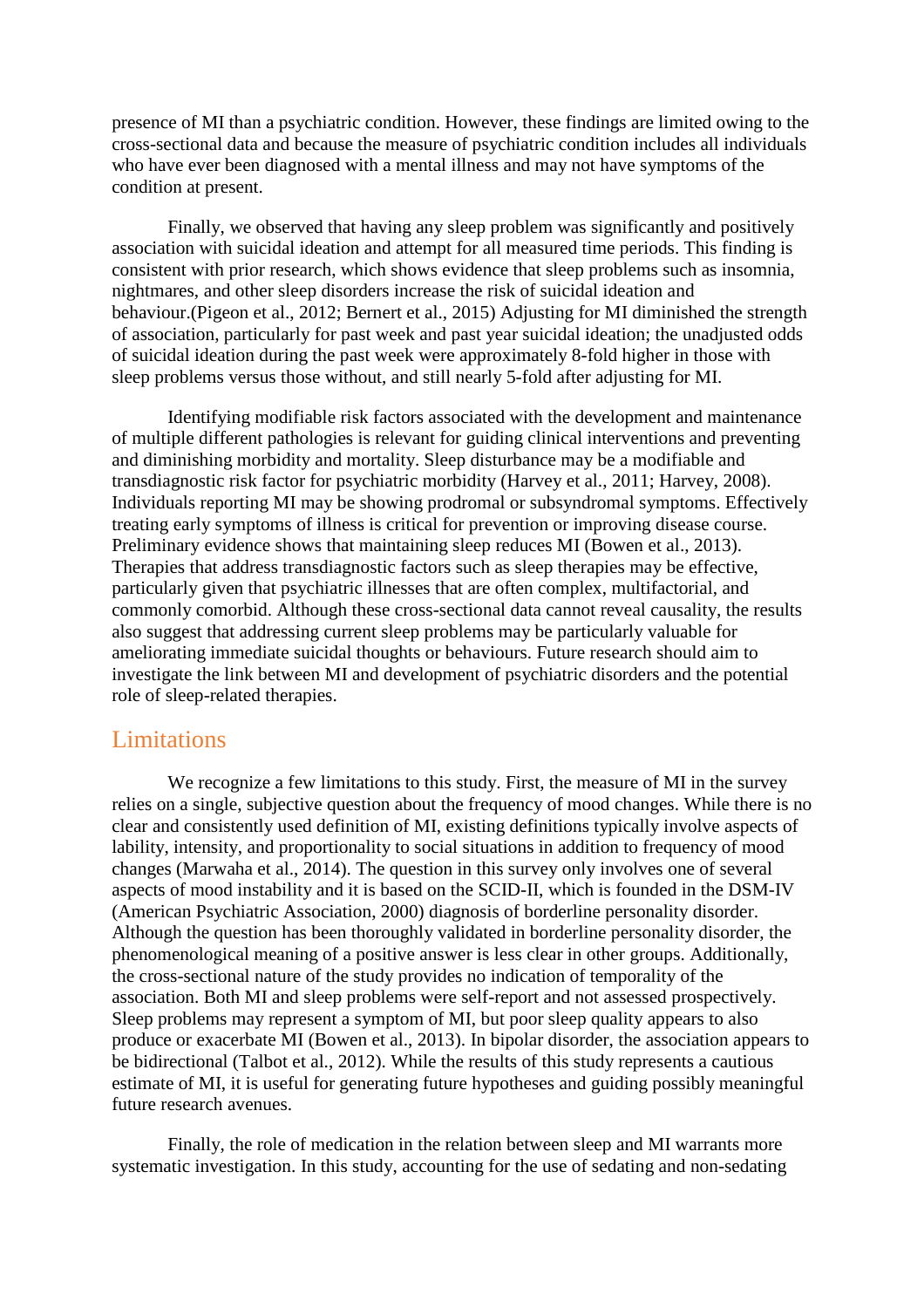medication in the analysis did not appear to alter the estimate of association. However, many psychotropic medications such as antidepressants and antipsychotics have sometimes profound effects on sleep (e.g. Winokur et al., 2001 for review). It is possible that our classifications of medications were too broad, thereby limiting the ability to disentangle the association. We were unable to narrow the classes owing to insufficient power. Narrowing the classes to include only medications with more specific sleep effects may improve control. Additionally, many other medicines commonly prescribed to treat psychiatric symptoms such as antipeileptics were not assessed in this survey. It is likely that the influence of medication on the association between sleep disturbance and mood instability is underestimated in our findings.

# Conclusion

Sleep problems are very common in the general population and in those with MI. Suicidal ideation and behavior are higher in those with current sleep problems, even in the absence of MI. Given the apparently strong association between MI and sleep problems in the community, future work should examine this association more rigorously. Improved measures of MI including high frequency prospective mood monitoring (e.g. True Colours; www.truecolours.nhs.uk) have been developed. Future studies using objective, prospective designs may be worthwhile in elucidating the temporality between MI and sleep changes. Future research should also aim to systematically examine smaller classes of psychotropic medications in order to elucidate the effect of psychotropic medications. Finally, sleep problems are a potentially salient therapeutic target for reducing morbidity and mortality in the general population, particularly for those with MI. Treatments that target risk and maintenance factors that transcend diagnostic boundaries, such as therapies that target sleep disturbance, may be particularly valuable for preventing and addressing complications related to MI such as suicide.

# Acknowledgements

We acknowledge the UK Data Archive and the National Centre for Social Research for the data collection and sharing of the Adult Psychiatric Morbidity Survey 2007.

# Funding

Miss McDonald has no funding source to declare. Dr. Saunders is supported by a Wellcome Trust Strategic Award (CONBRIO: Collaborative Network for Bipolar Research to Improve Outcomes).

# Conflict of Interest

The authors have nothing to disclose.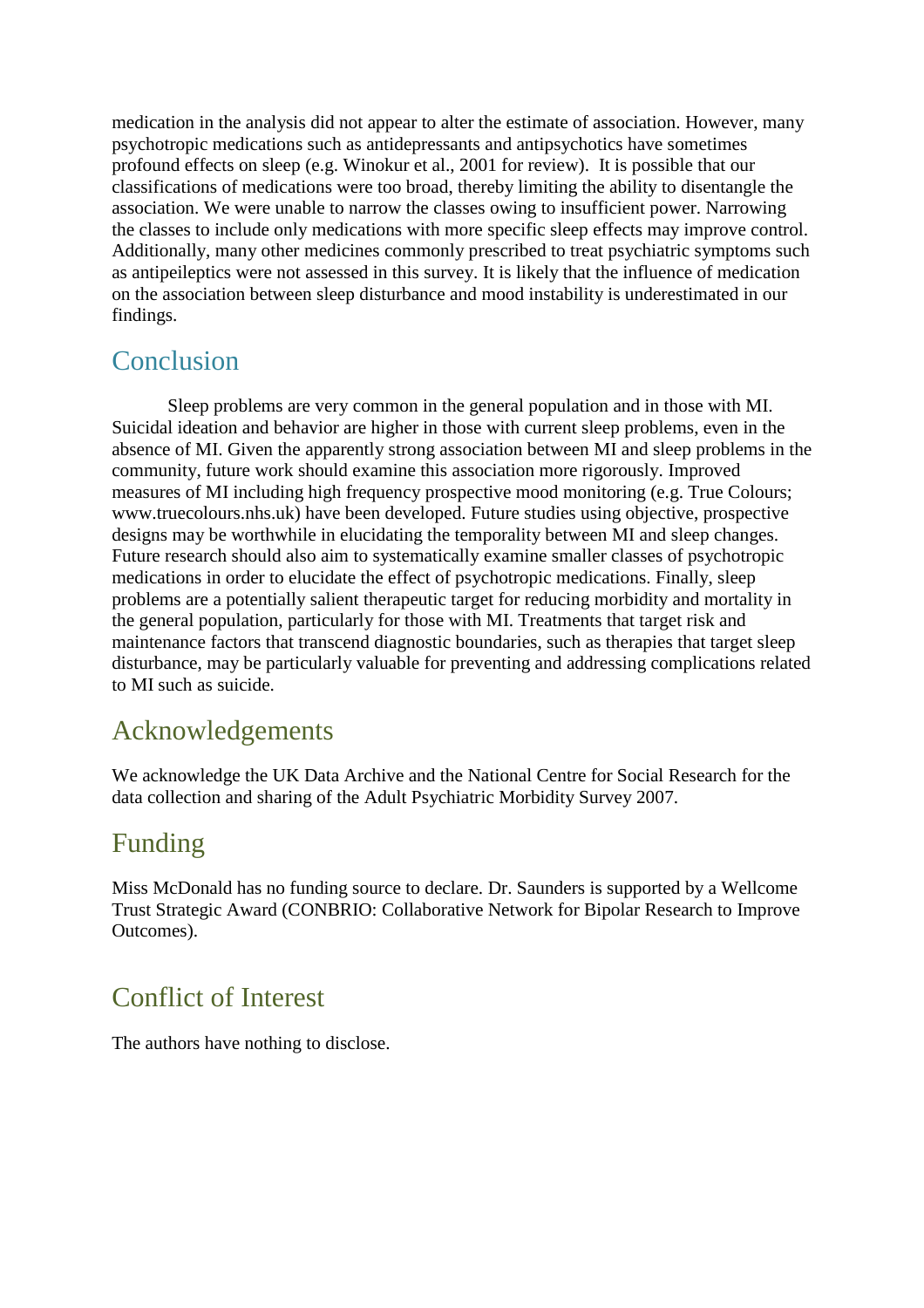### References

- American Psychiatric Association. (2000) *Diagnostic and statistical manual of mental disorders: DSM-IV-TR,* Washington, DC: American Psychiatric Association.
- Bauer M, Glenn T, Whybrow PC, et al. (2008) Changes in self-reported sleep duration predict mood changes in bipolar disorder. *Psychological Medicine* 38: 1069–1071.
- Bebbington P, Brugha T, Coid J, et al. (2009) Adult psychiatric morbidity in England, 2007: Results of a household survey. In: McManus S, Meltzer H, Brugha T, et al. (eds). National Centre for Social Research and the Department of Health Sciences, University of Leicester: The NHS information centre for health and social care.
- Bernert RA, Kim JS, Iwata NG, et al. (2015) Sleep disturbances as an evidence-based suicide risk factor. *Current psychiatry reports* 17: 1–9.
- Bowen R, Balbuena L, Baetz M, et al. (2013) Maintaining sleep and physical activity alleviate mood instability. *Preventive Medicine* 57: 461–465.
- Cappuccio FP, Cooper D, D'Elia L, et al. (2011) Sleep duration predicts cardiovascular outcomes: a systematic review and meta-analysis of prospective studies. *European Heart Journal* 32: 1484–1492.
- Compton W and Cottler L. (2004) The diagnostic interview schedule (DIS). In: Hilsenroth M, Segal D and Hersen M (eds) *Comprehensive handbook of psychological assessment, Vol. 2: Personality assessment.* Hoboken, NJ: John Wiley and Sons, Inc, 153–162.
- Ferrie JE, Shipley MJ, Cappuccio FP, et al. (2007) A prospective study of change in sleep duration: associations with mortality in the Whitehall II cohort. *Sleep* 30: 1659–1666.
- First M, Gibbon M, Spitzer RL, et al. (1997) *Structured Clinical Interview for DSM-IV Axis II Personality Disorders.* Washington, DC: American Psychiatric Press.
- Gottlieb DJ, Punjabi NM, Newman AB, et al. (2005) Association of sleep time with diabetes mellitus and impaired glucose tolerance. *Archives of internal medicine* 165: 863–867.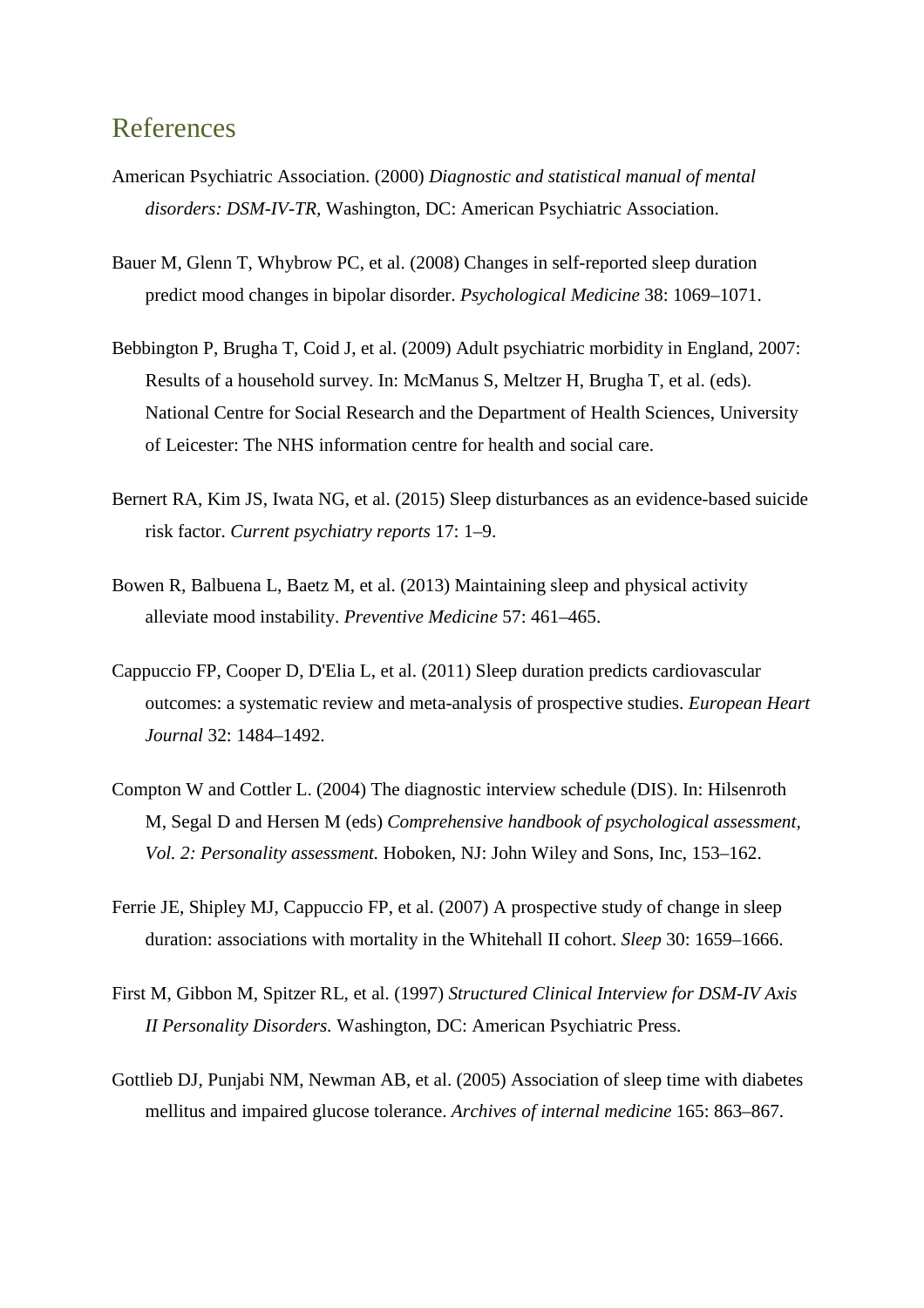- Harvey AG. (2008) Insomnia, psychiatric disorders, and the transdiagnostic perspective. *Current Directions in Psychological Science* 17: 299–303.
- Harvey AG, Murray G, Chandler RA, et al. (2011) Sleep disturbance as transdiagnostic: consideration of neurobiological mechanisms. *Clinical Psychology Review* 31: 225–235.
- Jackson A, Cavanagh J and Scott J. (2003) A systematic review of manic and depressive prodromes. *Journal of Affective Disorders* 74: 209–217.
- Marwaha S, Balbuena L, Winsper C, et al. (2015) Mood instability as a precursor to depressive illness: A prospective and mediational analysis. *Australian & New Zealand Journal of Psychiatry* 49: 557–565.
- Marwaha S, He Z, Broome M, et al. (2014) How is affective instability defined and measured? A systematic review. *Psychological medicine* 44: 1793–1808.
- Marwaha S, Parsons N and Broome M. (2013a) Mood instability, mental illness and suicidal ideas: results from a household survey. *Social Psychiatry and Psychiatric Epidemiology* 48: 1431–1437.
- Marwaha S, Parsons N, Flanagan S, et al. (2013b) The prevalence and clinical associations of mood instability in adults living in England: results from the Adult Psychiatric Morbidity Survey 2007. *Psychiatry Research* 205: 262–268.
- Motivala S and Irwin M. (2007) Sleep and Immunity: Cytokine Pathways Linking Sleep and Health Outcomes. *Current Directions in Psychological Science* 16: 21–25.
- National Centre for Social Research. (2011) Adult Psychiatric Morbidity Survey, 2007. University of Leicester: Edited by UK Data Service.
- Ohayon M, Reynolds C and Dauvilliers Y. (2013) Excessive sleep duration and quality of life. *Annals of Neurology* 73: 785–794.
- Patel R, Lloyd T, Jackson R, et al. (2015) Mood instability is a common feature of mental health disorders and is associated with poor clinical outcomes. *British Medical Journal Open* 5: e007504.